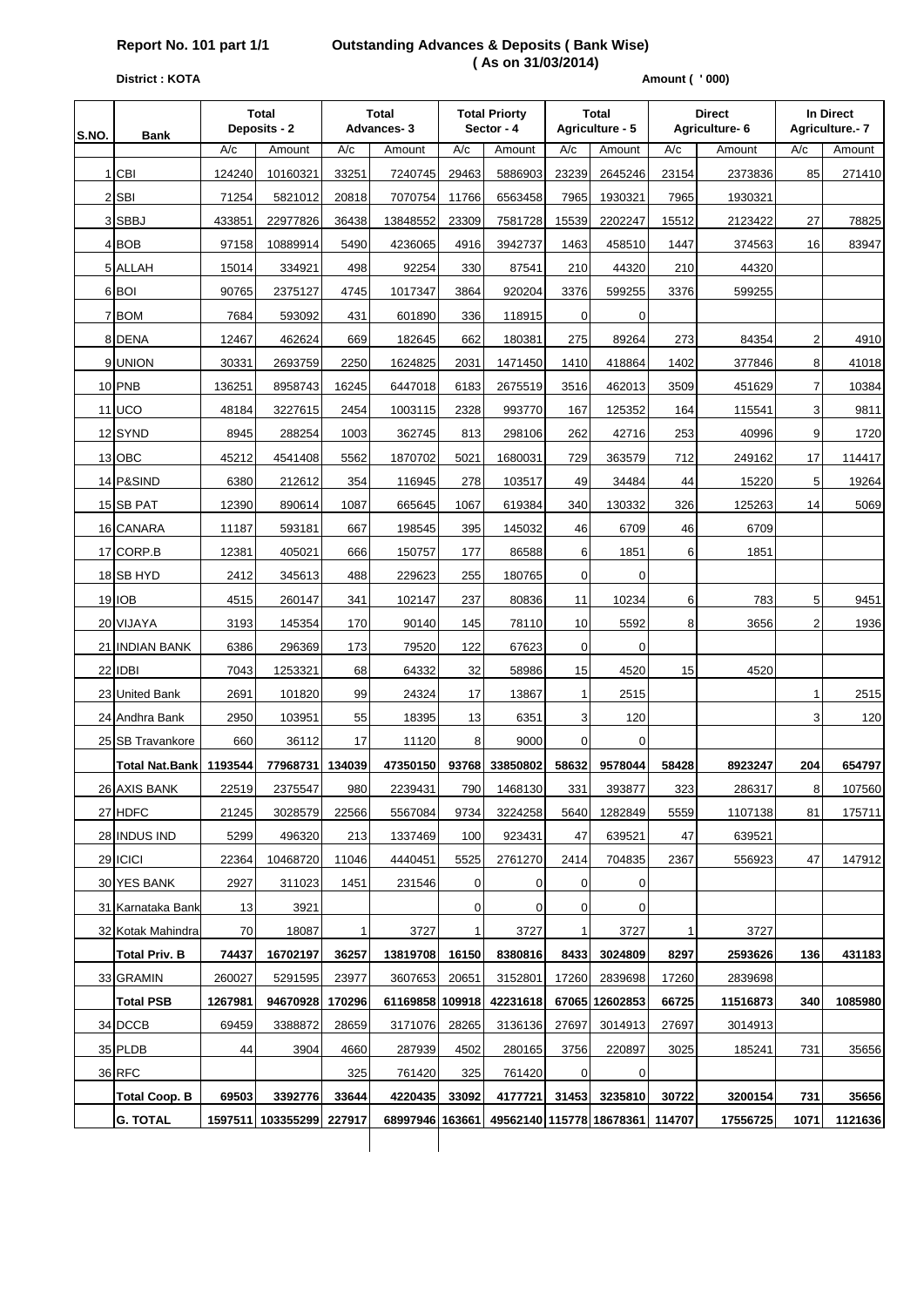## **Report No. 101 part 1/2 Outstanding Advances & Deposits ( Bank Wise) ( As on 31/03/2014)**

**District : KOTA** Amount ( ' 000)

| S.NO. | <b>Bank</b>            | <b>Total advances for</b><br>$SSI - 8$ |          | <b>NOTTOMI SECTOR</b><br>other than ssi)<br>$\alpha$ |                |       | <b>Other Priorty</b><br>Sector - 10 |       | <b>Weaker Section-</b> |       | <b>SCST-12</b> |             | <b>IRDP-13</b> |  |
|-------|------------------------|----------------------------------------|----------|------------------------------------------------------|----------------|-------|-------------------------------------|-------|------------------------|-------|----------------|-------------|----------------|--|
|       |                        | A/c                                    | Amount   | A/c                                                  | Amount         | A/c   | Amount                              | A/c   | 11<br>Amount           | A/c   | Amount         | A/c         | Amount         |  |
|       | 1 CBI                  | 3210                                   | 2276514  |                                                      |                | 3014  | 965143                              | 17137 | 982495                 | 7546  | 604520         | 1012        | 57594          |  |
|       | 2 SBI                  | 321                                    | 639012   | $\overline{0}$                                       | $\overline{0}$ | 3480  | 3994125                             | 3125  | 365874                 | 2874  | 356696         | 230         | 7965           |  |
|       | 3 SBBJ                 | 4222                                   | 3880528  |                                                      |                | 3548  | 1498953                             | 29854 | 2875214                | 8456  | 1485696        | 360         | 12456          |  |
|       | 4 BOB                  | 1606                                   | 1679658  |                                                      |                | 1847  | 1804569                             | 2469  | 1024695                | 1854  | 206392         | 0           | $\pmb{0}$      |  |
|       | 5 ALLAH                | 40                                     | 17752    |                                                      |                | 80    | 25469                               | 276   | 47621                  | 269   | 44921          | $\mathbf 0$ | $\pmb{0}$      |  |
|       | 6 BOI                  | 6                                      | 1426     |                                                      |                | 482   | 319523                              | 2612  | 412151                 | 1145  | 172315         | 290         | 9465           |  |
|       | 7 BOM                  | 24                                     | 13899    |                                                      |                | 312   | 105016                              | 291   | 41250                  | 35    | 9057           | 0           | $\pmb{0}$      |  |
|       | 8 DENA                 | 108                                    | 44454    |                                                      |                | 279   | 46663                               | 178   | 51833                  | 147   | 43563          | 0           | $\pmb{0}$      |  |
|       | 9 UNION                | 334                                    | 643489   |                                                      |                | 287   | 409097                              | 789   | 134657                 | 557   | 107167         | 102         | 6985           |  |
|       | 10 PNB                 | 1267                                   | 1619451  |                                                      |                | 1400  | 594055                              | 3309  | 435964                 | 776   | 126829         |             |                |  |
|       | <b>11 UCO</b>          | 796                                    | 384160   |                                                      |                | 1365  | 484258                              | 712   | 189647                 | 745   | 216369         |             |                |  |
|       | 12 SYND                | 28                                     | 16814    |                                                      |                | 523   | 238576                              | 292   | 135469                 | 275   | 48596          | 0           | $\pmb{0}$      |  |
|       | 13 OBC                 | 881                                    | 713191   |                                                      |                | 3411  | 603261                              | 2896  | 514569                 | 695   | 219019         | 95          | 975            |  |
|       | 14 P&SIND              | 169                                    | 46421    |                                                      |                | 60    | 22612                               | 96    | 6312                   | 45    | 4212           | 0           | $\pmb{0}$      |  |
|       | 15 SB PAT              | 272                                    | 327020   |                                                      |                | 455   | 162032                              | 159   | 21752                  | 174   | 22931          | 0           | $\mathbf 0$    |  |
|       | 16 CANARA              | 92                                     | 51744    |                                                      |                | 257   | 86579                               | 149   | 15147                  | 37    | 10312          | $\mathbf 0$ | $\pmb{0}$      |  |
|       | 17 CORP.B              | 60                                     | 49258    |                                                      |                | 111   | 35479                               | 57    | 23120                  | 45    | 4725           | 0           | $\mathbf 0$    |  |
|       | 18 SB HYD              | 107                                    | 99141    |                                                      |                | 148   | 81624                               | 24    | 912                    | 157   | 3896           | 0           | $\pmb{0}$      |  |
|       | 19 IOB                 | 184                                    | 55819    |                                                      |                | 42    | 14783                               | 126   | 4330                   | 29    | 9088           | 0           | $\pmb{0}$      |  |
|       | 20 VIJAYA              | 110                                    | 58658    |                                                      |                | 25    | 13860                               | 6     | 401                    | 6     | 381            | 0           | $\pmb{0}$      |  |
|       | 21 INDIAN BANK         | 4                                      | 8197     |                                                      |                | 118   | 59426                               | 11    | 560                    | 3     | 1551           |             |                |  |
|       | 22 IDBI                | 9                                      | 48820    |                                                      |                | 8     | 5646                                |       |                        |       |                |             |                |  |
|       | 23 United Bank         |                                        |          |                                                      |                | 16    | 11352                               | 30    | 7369                   | 6     | 1504           |             |                |  |
|       | 24 Andhra Bank         | 1                                      | 722      |                                                      |                | 9     | 5509                                |       |                        | 4     | 75             |             |                |  |
|       | 25 SB Travankore       | 3                                      | 2983     |                                                      |                | 5     | 6017                                |       |                        |       |                |             |                |  |
|       | <b>Total Nat. Bank</b> | 13854                                  | 12679131 | 0                                                    | $\mathbf{0}$   | 21282 | 11593627                            | 64598 | 7291342                | 25880 | 3699815        | 2089        | 95440          |  |
|       | 26 AXIS BANK           | 93                                     | 756251   |                                                      |                | 366   | 318002                              | 65    | 21232                  | 75    | 17584          |             |                |  |
|       | 27 HDFC                | 241                                    | 279413   |                                                      |                | 3853  | 1661996                             | 4196  | 586006                 | 639   | 138920         |             |                |  |
|       | 28 INDUS IND           | 53                                     | 283910   |                                                      |                |       |                                     |       |                        |       |                |             |                |  |
|       | 29 ICICI               | 2354                                   | 1702415  | 0                                                    | 0              | 757   | 354020                              | 1565  | 246698                 | 609   | 74521          | 195         | 5121           |  |
|       | 30 Yes Bank            |                                        |          |                                                      |                |       |                                     |       |                        |       |                |             |                |  |
|       | 31 Karnataka Bank      |                                        |          |                                                      |                |       |                                     |       |                        |       |                |             |                |  |
|       | 32 Kotak Mahindra      |                                        |          |                                                      |                |       |                                     |       |                        |       |                |             |                |  |
|       | <b>Total Priv.B</b>    | 2741                                   | 3021989  | 0                                                    | 0              | 4976  | 2334018                             | 5826  | 853936                 | 1323  | 231025         | 195         | 5121           |  |
|       | 33 GRAMIN              | 1720                                   | 166241   |                                                      |                | 1671  | 146862                              | 7337  | 840619                 | 4651  | 545146         | 2045        | 43160          |  |
|       | <b>TOTAL PSB</b>       | 16595                                  | 15701120 | 0                                                    | $\mathbf{0}$   | 26258 | 13927645                            | 70424 | 8145278                | 27203 | 3930840        | 2284        | 100561         |  |
|       | 34 DCCB                |                                        |          |                                                      |                | 568   | 121223                              | 24695 | 1246912                | 23516 | 1236547        |             |                |  |
|       | 35 PLDB                | 541                                    | 36384    |                                                      |                | 205   | 22884                               | 932   | 57588                  | 1631  | 100779         |             |                |  |
|       | 36 RFC                 | 325                                    | 761420   |                                                      |                |       |                                     |       |                        |       |                |             |                |  |
|       | <b>Total Coop Ban</b>  | 866                                    | 797804   | 0                                                    | $\mathbf{0}$   | 773   | 144107                              | 25627 | 1304500                | 25147 | 1337326        | 0           | $\mathbf 0$    |  |
|       | <b>G. TOTAL</b>        | 19181                                  | 16665165 | $\bf{0}$                                             | 0              |       | 28702 14218614 103388 10290397      |       |                        | 57001 | 5813312        | 4329        | 143721         |  |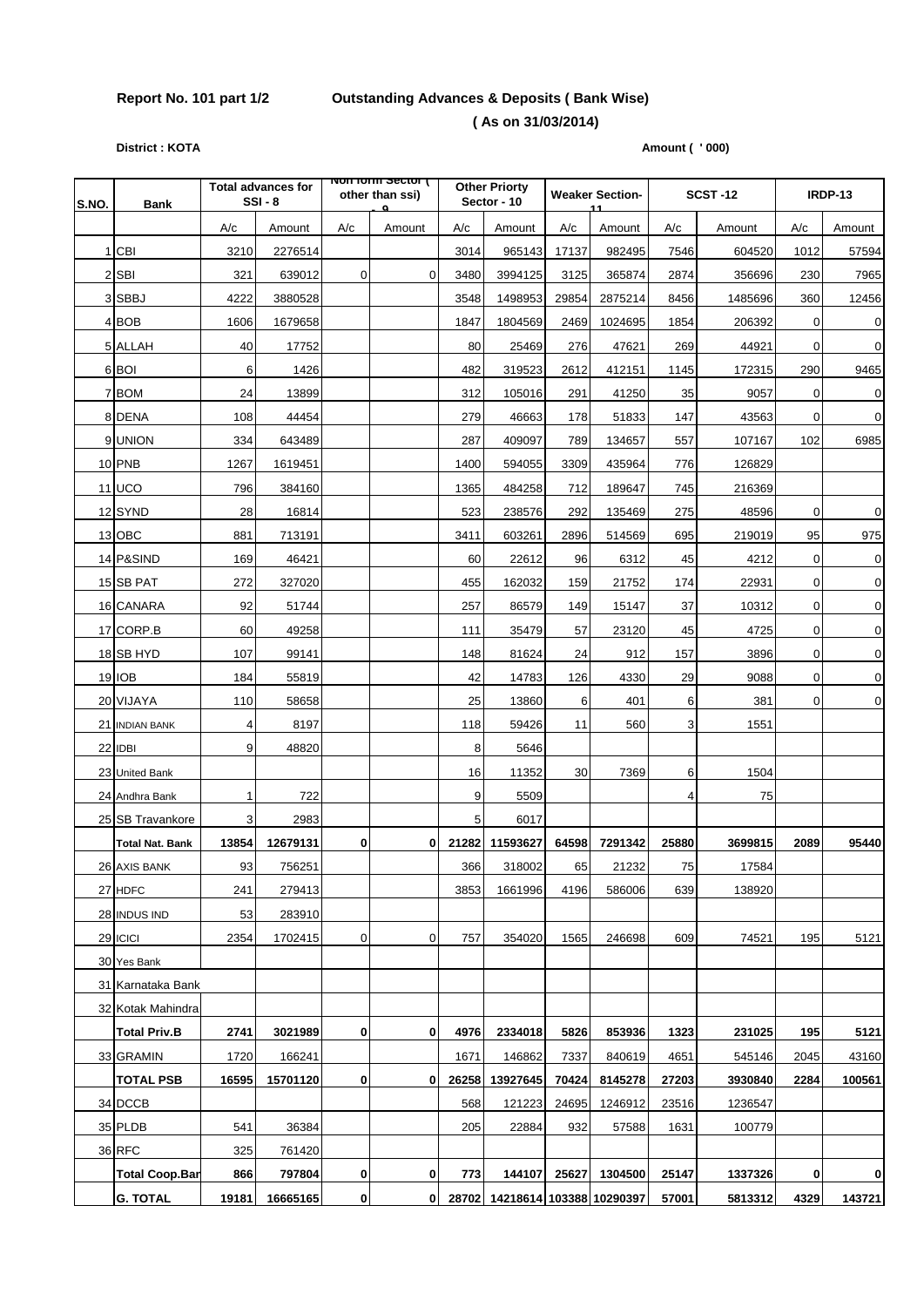## **Report No. 101 part 1/3 Outstanding Advances & Deposits ( Bank Wise)**

#### **( As on 31/03/2014)**

**District : KOTA** Amount ( ' 000)

| S.NO. | <b>Bank</b>            | <b>DRI</b>       |             | <b>SF/MF-15</b> |             |                  | <b>ARTISANS/VILLA</b><br>GE-16 | <b>Other Weaker</b><br>Section-17 |          | WOMEN-18 |         | MINORITY-19  |         |
|-------|------------------------|------------------|-------------|-----------------|-------------|------------------|--------------------------------|-----------------------------------|----------|----------|---------|--------------|---------|
|       |                        | A/c              | Amount      | A/c             | Amount      | A/c              | Amount                         | A/c                               | Amount   | A/c      | Amount  | A/c          | Amount  |
|       |                        |                  |             |                 |             |                  |                                |                                   |          |          |         |              |         |
|       | 1 CBI                  |                  |             | 1825            | 92451       | 315              | 25958                          | 1135                              | 82496    | 4612     | 268545  | 2321         | 364732  |
|       | 2 SBI                  |                  |             | 960             | 68574       | 0                | 0                              | 135                               | 4896     | 2874     | 357466  | 1263         | 608574  |
|       | 3 SBBJ                 | 741              | 5059        | 1954            | 10241       | 91               | 845                            | 496                               | 25496    | 4754     | 782163  | 4251         | 524596  |
|       | 4 BOB                  |                  |             | 80              | 1174        | 95               | 1349                           | 385                               | 10247    | 2014     | 426374  | 1869         | 386357  |
|       | 5 ALLAH                |                  |             | 39              | 2015        | 42               | 1854                           | 75                                | 3924     | 351      | 21245   | 360          | 38574   |
|       | 6 BOI                  |                  |             | 835             | 65784       |                  |                                | 435                               | 47580    | 1265     | 231241  | 754          | 142584  |
|       | 7 BOM                  |                  |             | 0               | $\mathbf 0$ | 0                | 0                              | 65                                | 745      | 102      | 8545    | 125          | 11240   |
|       | 8 DENA                 |                  |             | 78              | 5124        | 35               | 754                            | 85                                | 10145    | 79       | 19365   | 38           | 7920    |
|       | 9 UNION                |                  |             | 425             | 19474       | 70               | 5574                           | 110                               | 1015     | 245      | 69674   | 121          | 43510   |
|       | 10 PNB                 | 17               | 156         | 274             | 8541        | $\mathbf 0$      | $\mathbf 0$                    | 2985                              | 45166    | 1356     | 259155  | 271          | 205637  |
|       | 11 UCO                 |                  |             | 0               | 0           | $\mathbf 0$      | $\mathbf 0$                    | 385                               | 29685    | 654      | 101241  | 654          | 115596  |
|       | 12 SYND                |                  |             | 0               | 0           | 0                | $\mathbf 0$                    | 108                               | 9985     | 130      | 52641   | 179          | 22496   |
|       | 13 OBC                 |                  |             | $\mathbf 0$     | 0           | 215              | 19574                          | 224                               | 56596    | 1430     | 305269  | 945          | 246365  |
|       | 14 P&SIND              |                  |             | 0               | 0           |                  |                                | 95                                | 6977     | 62       | 25715   | 71           | 23563   |
|       | 15 SB PAT              |                  |             | 105             | 9121        | $\mathbf 0$      | 0                              | $\mathbf 0$                       | 0        | 48       | 9758    | 103          | 19674   |
|       | 16 CANARA              |                  |             |                 |             |                  |                                |                                   |          | 51       | 3664    | 46           | 8162    |
|       | 17 CORP.B              |                  |             | $\mathbf 0$     | 0           | $\mathbf 0$      | 0                              |                                   |          | 82       | 14411   | 56           | 15076   |
|       | 18 SB HYD              |                  |             | 0               | 0           | $\mathbf 0$      | $\mathbf 0$                    | $\mathbf 0$                       | 0        | 28       | 3943    | 12           | 2462    |
|       | 19 IOB                 |                  |             | 0               | 0           | $\mathbf 0$      | $\mathbf 0$                    | 71                                | 4621     | 16       | 7458    | 13           | 613     |
|       | 20 VIJAYA              |                  |             | $\mathbf 0$     | $\mathbf 0$ | $\mathbf 0$      | $\mathbf 0$                    |                                   |          | 21       | 2045    | 14           | 3257    |
|       | 21 INDIAN BANK         |                  |             |                 |             |                  |                                | 25                                | 595      | 15       | 7540    | 3            | 1192    |
|       | 22 IDBI                |                  |             |                 |             |                  |                                |                                   |          | 2        | 394     | $\mathbf{1}$ | 24      |
|       | 23 United Bank         |                  |             |                 |             |                  |                                |                                   |          | 20       | 4440    | 4            | 1425    |
|       | 24 Andhra Bank         |                  |             |                 |             |                  |                                |                                   |          |          |         |              |         |
|       | 25 SB Travankore       |                  |             |                 |             |                  |                                |                                   |          |          |         |              |         |
|       | <b>Total Nat. Bank</b> | 758              | 5215        | 6575            | 282499      | 863              | 55908                          | 6814                              | 340169   | 20211    | 2982292 | 13474        | 2793629 |
|       | 26 AXIS BANK           | $\mathbf 0$      |             |                 |             |                  |                                |                                   |          | 45       | 22536   | 29           | 32820   |
|       | 27 HDFC                | 0                |             | 3145            | 419555      |                  |                                |                                   |          | 1114     | 206786  | 963          | 132774  |
|       | 28 INDUS IND           | $\mathbf 0$      |             |                 |             |                  |                                |                                   |          | 10       | 5040    | 5            | 1460    |
|       | 29 ICICI               | $\boldsymbol{0}$ |             |                 |             |                  |                                | 725                               | 8565     | 940      | 244352  | 865          | 198065  |
|       | 30 Yes Bank            | $\mathbf 0$      |             |                 |             |                  |                                |                                   |          |          |         |              |         |
|       | 31 Karnataka Bank      | 0                |             |                 |             |                  |                                |                                   |          |          |         |              |         |
|       | 32 Kotak Mahindra      | $\boldsymbol{0}$ |             |                 |             |                  |                                |                                   |          |          |         |              |         |
|       | <b>Total Priv. B</b>   | $\bf{0}$         | $\bf{0}$    | 3145            | 419555      | $\mathbf 0$      | $\mathbf 0$                    | 725                               | 8565     | 2109     | 478714  | 1862         | 365119  |
|       | 33 GRAMIN              |                  |             | 2812            | 101252      | $\boldsymbol{0}$ | $\mathbf 0$                    | 796                               | 28545    | 3125     | 224569  | 1968         | 254796  |
|       | <b>TOTAL PSB</b>       | 758              | 5215        | 9720            | 702054      | 863              | 55908                          | 7539                              | 348734   | 22320    | 3461006 | 15336        | 3158748 |
|       | 34 DCCB                |                  |             | 0               | 0           | $\mathbf 0$      | 0                              | 0                                 | 0        | 496      | 135469  | 2495         | 316369  |
|       | 35 PLDB                |                  |             |                 |             |                  |                                |                                   |          | 525      | 22329   | 93           | 5759    |
|       | 36 R F C               |                  |             |                 |             |                  |                                |                                   |          |          |         |              |         |
|       | <b>Total Coop. Ba</b>  | $\boldsymbol{0}$ | $\mathbf 0$ | 0               | 0           | 0                | 0                              | $\mathbf{0}$                      | $\bf{0}$ | 1021     | 157798  | 2588         | 322128  |
|       | <b>G. TOTAL</b>        | 758              | 5215        | 12532           | 803306      | 863              | 55908                          | 8335                              | 377279   | 26466    | 3843373 | 19892        | 3735672 |